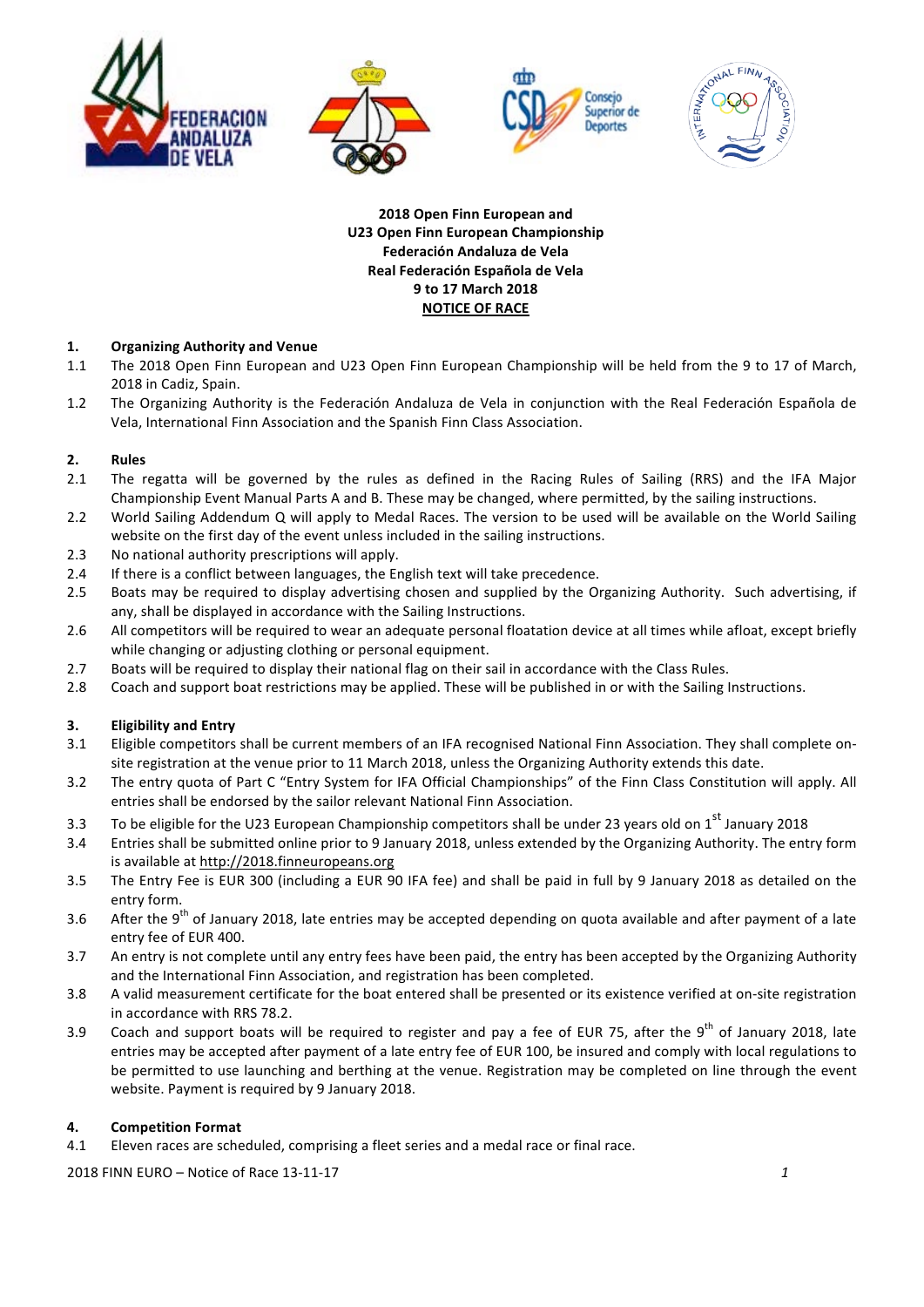

- 4.2 The ten boats ranked highest in the fleet series will be assigned to compete in the medal race, the remaining boats will be assigned to compete in the final race.
- 4.3 This format may be changed with the approval of the IFA and will be specified in the Sailing Instructions.

# **5. Event Schedule**

5.1 The event schedule may be changed with the approval of the IFA and will be specified in the Sailing Instructions; however, the days allocated for racing will not be changed.

| Date               | Event                           | <b>Time</b>     | Location                       |
|--------------------|---------------------------------|-----------------|--------------------------------|
| Friday 09 March    | Measurement/Registration        | $09.30 - 19.30$ | High Performance Center F.A.V. |
| Saturday 10 March  | AGM                             | 09.30 - 12.00   | High Performance Center F.A.V. |
|                    | Measurement/Registration        | $11.00 - 19.00$ | <b>Meeting Room</b>            |
|                    | <b>Opening Ceremony</b>         | 19.30           |                                |
| Sunday 11 March    | Measurement/Registration        | $08.30 - 18.00$ | High Performance Center F.A.V. |
|                    | Competitor's Meeting            | 12.00           |                                |
|                    | <b>Practice Race</b>            | 14.30           |                                |
| Monday 12 March    | Racing                          | 12.00           | (2 races scheduled)            |
|                    |                                 |                 | <b>First Warning Signal</b>    |
| Tuesday 13 March   | Racing                          | 12.00           | (2 races scheduled)            |
|                    |                                 |                 | <b>First Warning Signal</b>    |
| Wednesday 14 March | Racing                          | 12.00           | (2 races scheduled)            |
|                    |                                 |                 | <b>First Warning Signal</b>    |
| Thursday, 15 March | Racing                          | 12.00           | (2 races scheduled)            |
|                    |                                 |                 | <b>First Warning Signal</b>    |
| Friday, 16 March   | Racing                          | 12.00           | (2 races scheduled)            |
|                    |                                 |                 | <b>First Warning Signal</b>    |
| Saturday, 17 March | Medal Race and Final Race       | 12.00           | <b>First Warning Signal</b>    |
|                    | Closing Ceremony & Prize Giving | 16.00           | Last Warning Signal            |
|                    |                                 |                 |                                |

### **6.** Schedule of Races and Attendance at Ceremonies

- 6.1 Two races are scheduled for each day of racing, except for the final day when the Medal Race & Final Race are scheduled.
- 6.2 An additional race may be scheduled on any day to enable the full number of scheduled races to be sailed. A maximum of three races per day will be sailed. This schedule may be changed to fit with any changes to NOR 4 and 5 permitted by the IFA.
- 6.3 Succeeding races will be started as soon as practicable after the finish of the previous races.
- 6.4 No warning signal will be made after 1600 hours on Saturday, 17 March.
- 6.5 All participants are requested by the International Finn Class and the Organizing Authority to attend the Opening and Closing Ceremonies.

### **7. Measurement**

- 7.1 Competitors shall present, or verify the existence of, valid certification documentation for their boat, including the Measurement Form and the Certificate with any Reweighing Form. The certification documentation may be retained by the Technical Committee for the duration of the event. If any document is a photocopy, its authenticity shall be confirmed with an original stamp and signature from the issuing authority, from the class database or by a scanned directly to the Organizing Authority document emailed from the issuing authority.
- 7.2 All boats shall undergo measurement of hulls, spars and sails as well as equipment checks according to the Finn Class Rules (Part F of the IFA Major Championship Event Manual) unless otherwise decided by the Technical Committee. All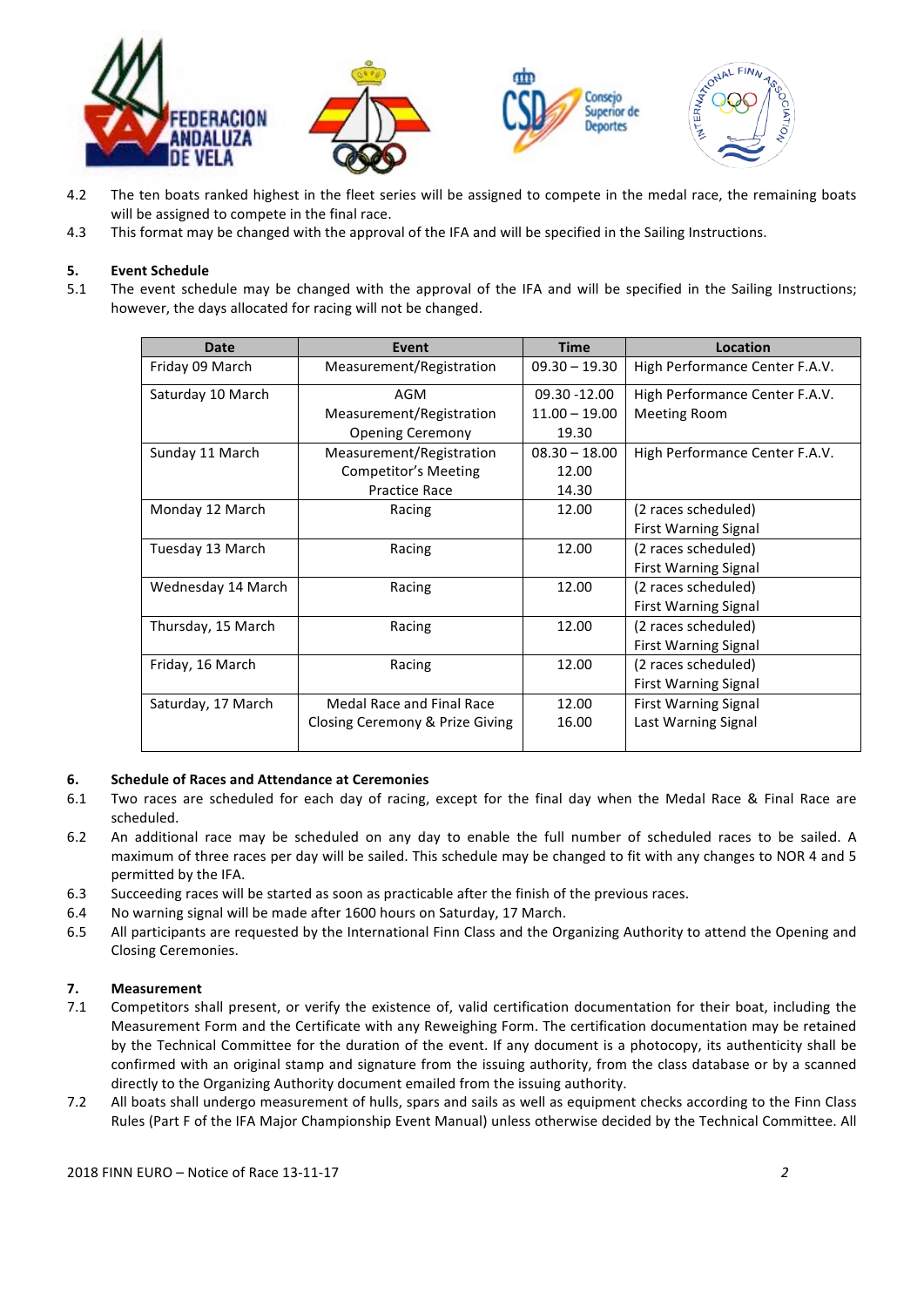

measured equipment will be identified for the Championship and identified in accordance with instructions available at registration. Only identified equipment may be used during the Championship. [DP]

- 7.3 All items of equipment subject to event limitation control will be marked with the official event stamp or sticker. It a mark becomes unclear, insecure or lost, this shall be reported promptly to the Technical Committee so that the mark may be replaced before the next race or at the first reasonable opportunity. [DP]
- 7.4 All boats selected for full equipment inspection shall be presented for inspection with their full equipment, including sails, personal flotation device(s) and personal equipment.
- 7.5 Personal flotation device shall provide buoyancy in compliance with EN 393 or ISO 12402-5, level 50 or an equivalent. Personal flotation that relies on inflation devices to achieve buoyancy is not accepted.

### **8. Sailing Instructions**

8.1 The Sailing Instructions (SI) will be available at on-site registration. A preliminary version may be posted on the event website prior to this date.

#### **9. Racing Area**

9.1 The intended race-course area will be in the Bay of Cadiz. See Attachment A.

#### **10. Courses**

10.1 Courses will be as per the current IFA Championship Rules.

#### **11. Scoring**

- 11.1 Four races shall be completed to constitute a valid Championship.
- 11.2 Five races shall be completed in the fleet series before a medal race or final race are scheduled.
- 11.3 The Low Point scoring system will be amended in the SI to account for medal races.
- 11.4 Scoring may be changed to fit with changes to NOR 4 and 5 permitted by the IFA

### 12. **International Jury**

- 12.1 An International Jury will be appointed in accordance with RRS Appendix N and perform the duties listed in RRS N2.
- 12.2 Decisions of the Jury will be final as provided in RRS 70.5

#### **13. Prizes**

- 13.1 The class perpetual trophies will be awarded to the Winner of the Open European Championship and the Winner of the Open U23 European Championship. The first European will be crowned European Champion and the first U23 European sailor will be crowned U23 European Champion. Medals will be awarded to the top three Europeans in both divisions.
- 13.2 The Organizing Authority will provide prizes for the top 10 boats overall and top 5 sailors in the U23 division. Prizes will be awarded to the skippers finishing first in each race.

### **14. Insurance**

- 14.1 Each participating boat shall be insured with valid third-party liability insurance with a minimum cover of  $\epsilon$ 1,000,000 or the equivalent thereof in any other currency for any one incident. By entering the event each competitor declares that they hold such insurance.
- 14.2 Insurance may be obtained during the on-site registration at the Race Office

#### **15 Support Boats and Personnel**

15.1 All support boats (boats with support persons on board as defined by the RRS) shall be registered (see 3.8) with the Organising Authority and will be required to comply with local legislation and event support boat regulations or sailing instructions. The Organising Authority may refuse registrations and accept later registrations at their sole discretion.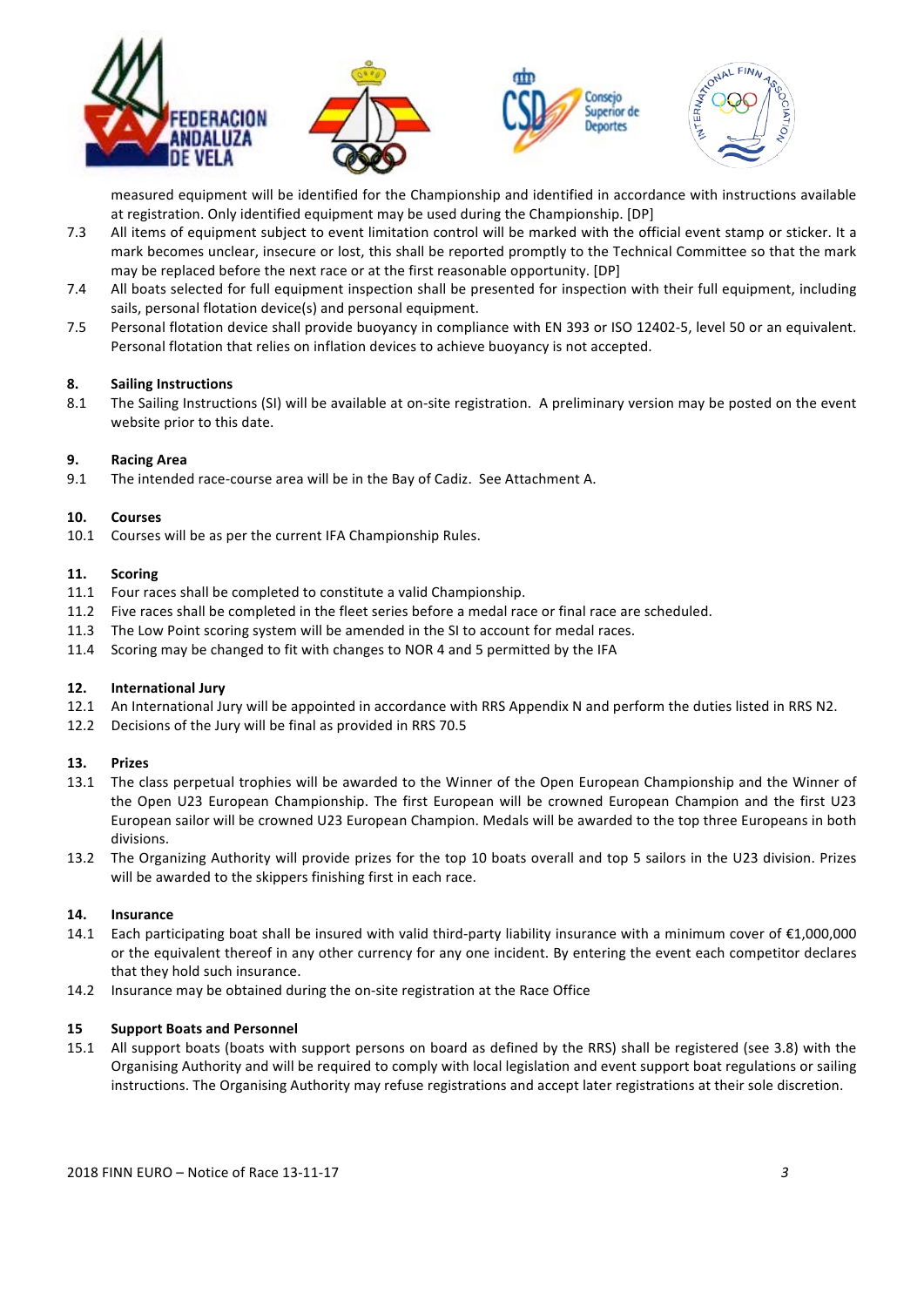

- 15.2 All support boats shall clearly display the identification number provided by Organization Authority and the 3 letter national code of their World Sailing Member National Authority in contrasting colour to the background at all times while afloat. The minimum height for the letters shall be 200 mm and visible from both sides of the boat.
- 15.3 Registered support boats shall act as rescue boats in case of need. If the Race Committee displays flag V all support boats shall monitor VHF channel 69 and comply with requests from the Race Committee and any published Safety Procedures.

# **16. Media Consent**: **Rights to use Names & Likenesses**

- 16.1 Competitors and / or their Parents or Guardians automatically grant the Organizing Authority, the International Finn Association and any party to which they may delegate this right, without payment the right in perpetuity to make, use and show (including via the internet), any motion pictures, still pictures, live, taped or filmed television, or any other form of media, of or relating to the event.
- 16.2. Boats may be required to carry cameras, sound equipment and positioning equipment as specified by the Organising Authority.
- 16.3. The top three competitors as well as the individual race winners may be required to attend a media press conference each day.
- 16.4. Competitors may be required for interviews at the regatta.

# **17. Risk Statement**

- 17.1 Rule 4 of the RRS states: "The responsibility for a boat's decision to participate in a race or to continue to race is hers alone." Sailing is by its nature an unpredictable sport and therefore inherently involves an element of risk. By taking part in the event, each competitor agrees and acknowledges that:
	- (a) They are aware of the inherent element of risk involved in the sport and accept responsibility for the exposure of themselves, their crew and their boat to such inherent risk whilst taking part in the event;
	- (b) They are responsible for the safety of themselves, their crew, their boat and their other property whether afloat or ashore;
	- (c) They accept responsibility for any injury, damage or loss to the extent caused by their own actions or omissions;
	- (d) Their boat is in good order, equipped to sail in the event and they are fit to participate;
	- (e) The provision of a race management team, patrol boats and other officials and volunteers by the race organiser does not relieve them of their own responsibilities;
	- (f) The provision of patrol boat cover is limited to such assistance, particularly in extreme weather conditions, as can be practically provided in the circumstances;
	- (g) The fact that the Race Committee conducts inspections, or not, of a boat does not reduce the responsibilities of each competitor set out in this Notice of Race.

### **Information**

For further information please contact: Patricia Carrión **Federación Andaluza de Vela** Avda. de la Libertad, s/n, (Puerto Sherry) 11500 El Puerto de Santa María - Cádiz - Spain Telephone: +(34) 956852239 e-mail: racing@fav.es web: http://2018.finneuropeans.org/



Click on the image below to see address location in Googlemaps

2018 FINN EURO – Notice of Race 13-11-17 **4** *4*